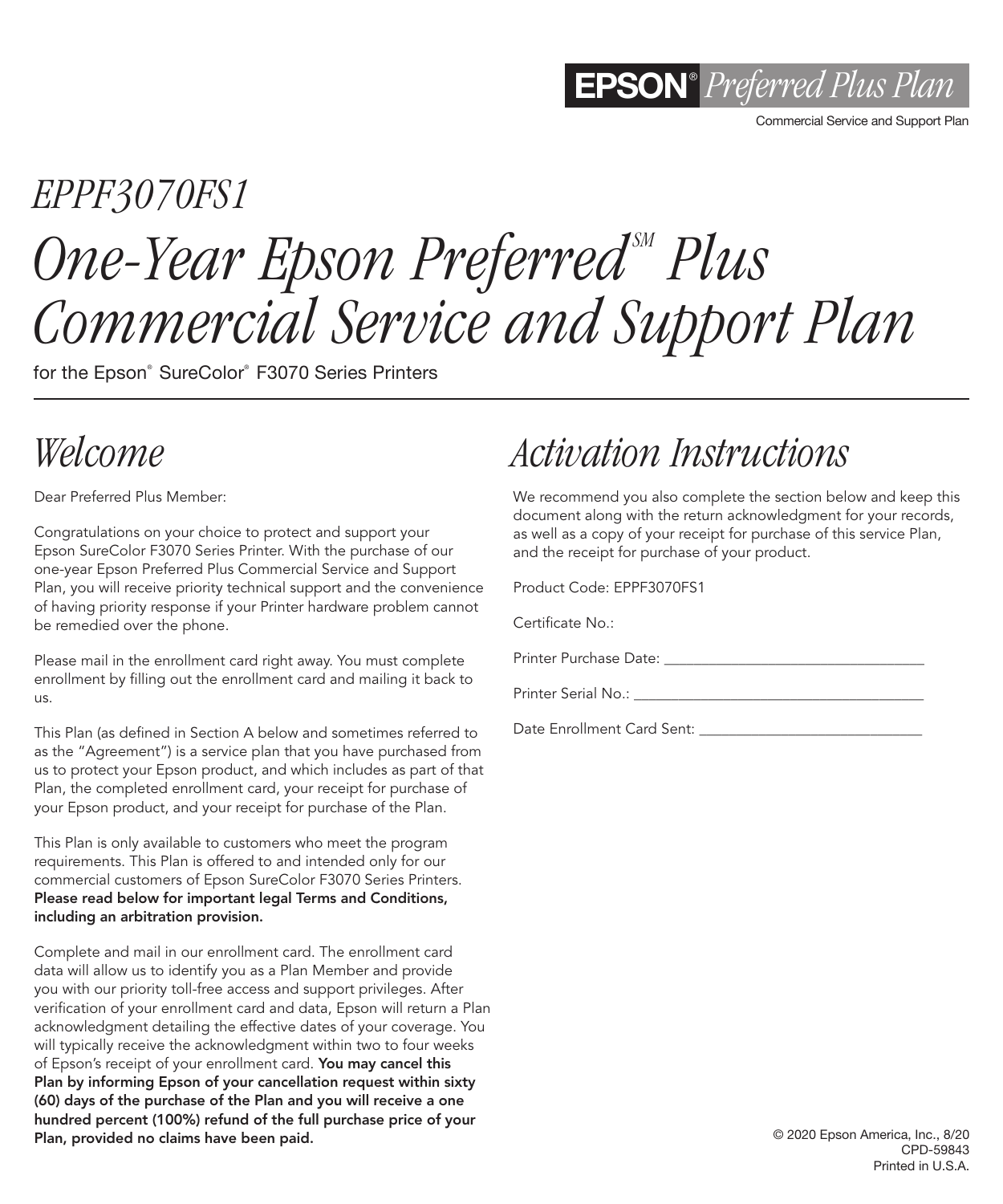# *Terms and Conditions* **2**

### A. Plan Overview

During the term of this Agreement, Epson America, Inc. ("Epson"), or its designee will provide priority technical telephone support and other services as described in this Agreement ("Service") for each Printer for which you have purchased a service plan ("Printer" or "Product"). Should your Epson SureColor F3070 Series Printer prove defective during the period covered by the Plan, Epson will make commercially reasonable efforts to repair your Printer in accordance with the terms set forth herein. For purposes of this Agreement, "Plan" means this 1-year Epson Preferred Plus Commercial Service and Support Plan. The Plan's term is limited to the time period purchased, or the Printer's maximum number of prints or carriage passes (see Table 1 below), whichever occurs first.

If your Printer exceeds the number of prints or carriage passes in the table below during the term of this Plan, you have the option of purchasing a one-time, on-site refurbishment at Epson's then current time and material rates. If you choose this option, the Plan will continue to be in effect until the expiration of the term or the maximum prints or carriage passes are exceeded a second time, whichever comes first.

### Print head replacement limitations under this Plan:

- Parts and labor costs will be covered for a maximum of three (3) print heads: two (2) white ink heads and one (1) color ink head.
- Labor costs only will be covered for replacement of additional print heads, but print heads must be purchased by the customer.

# Note: the expected life of a print head is 60,000 prints for white print heads and 120,000 prints for color print heads.

The Plan is only available for purchase in 1-year increments for a maximum of 5 years (you may purchase 5 years of the Plan all at once or you may purchase the Plan on a year-to-year basis up to 5 years or any combination thereof). Epson is the obligor of this Plan and the party that is financially and legally obligated to perform service under this Agreement. Epson's obligations under this Plan are backed by the full faith and credit of Epson, with its principal place of business located at 3131 Katella Ave., Los Alamitos, CA 90720. If you purchased this Plan from an Epson dealer, that party is the seller of this Plan and its name and address can be found on the receipt for the purchase of the plan.

Table 1: Maximum number prints and carriage passes (viewable in the Status menu)

| Model                             | Prints  | Carriage passes |
|-----------------------------------|---------|-----------------|
| SureColor F3070<br>Series Printer | 360,000 | 19,800,000      |

# B. Fee

The fee for each Plan is payable in full before such Plan will be activated or, if you are buying additional years, before the expiration of a Plan then currently in place. Customer is responsible for any taxes arising from the services provided under this Agreement.

# C. Eligibility

This Epson SureColor F3070 Series Plan is offered to and intended only for our commercial customers. The Plan must be purchased prior to the expiration of the Epson Limited Warranty or Epson extended service plan to maintain continuous coverage. Customer must be prepared to submit proof of original purchase, a dated sales invoice to the end customer, and proof of purchase for the first-time purchase of the Plan. The Plan is only available for purchase in 1-year increments for a maximum of 5 years (you may purchase 5 years of the Plan all at once or you may purchase the Plan on a year-to-year basis up to 5 years or any combination thereof.) A maximum of five 1-year Plans may be purchased for the same product serial number, but Printers which have exceeded the maximum number of prints or carriage passes indicated in Table 1 are not eligible for coverage.

Printers with Non-Continuous Coverage: If you are interested in purchasing a service plan from Epson and you have not had continuous coverage (your limited warranty or service plan has expired), please contact Epson to discuss our alternate service options (888-377-6611). The printer may become eligible for service coverage upon passing an operational inspection. Inspection fees apply. Printers that are non-operational may become eligible for service coverage after repairs have been made at time and material rates and upon passing an operational inspection. Repair estimates are available at current time and materials rates. Please contact Epson if you have eligibility questions.

Note: Your printer requires certain Epson software, that you will need to download to your computer, to operate the printer. Additional services are available that require your printer to be connected to the Internet and to be enabled to communicate with Epson servers, which will allow Epson to collect and maintain usage information for purposes of facilitating service to you and improving the performance of Epson printers generally. To use such Epson services, you must authorize Epson to collect such information for these purposes. Epson's printer software will require your agreement to Epson's End User License Agreement. Certain Epson services will require your agreement to Epson's Terms of Use, which will govern your use of those services. Please review Epson's Privacy Policy provided to you to understand how Epson collects, processes, uses, and stores certain information relative to the Epson service and related software. Epson's Privacy Policy is available at: https://epson.com/privacy-policy.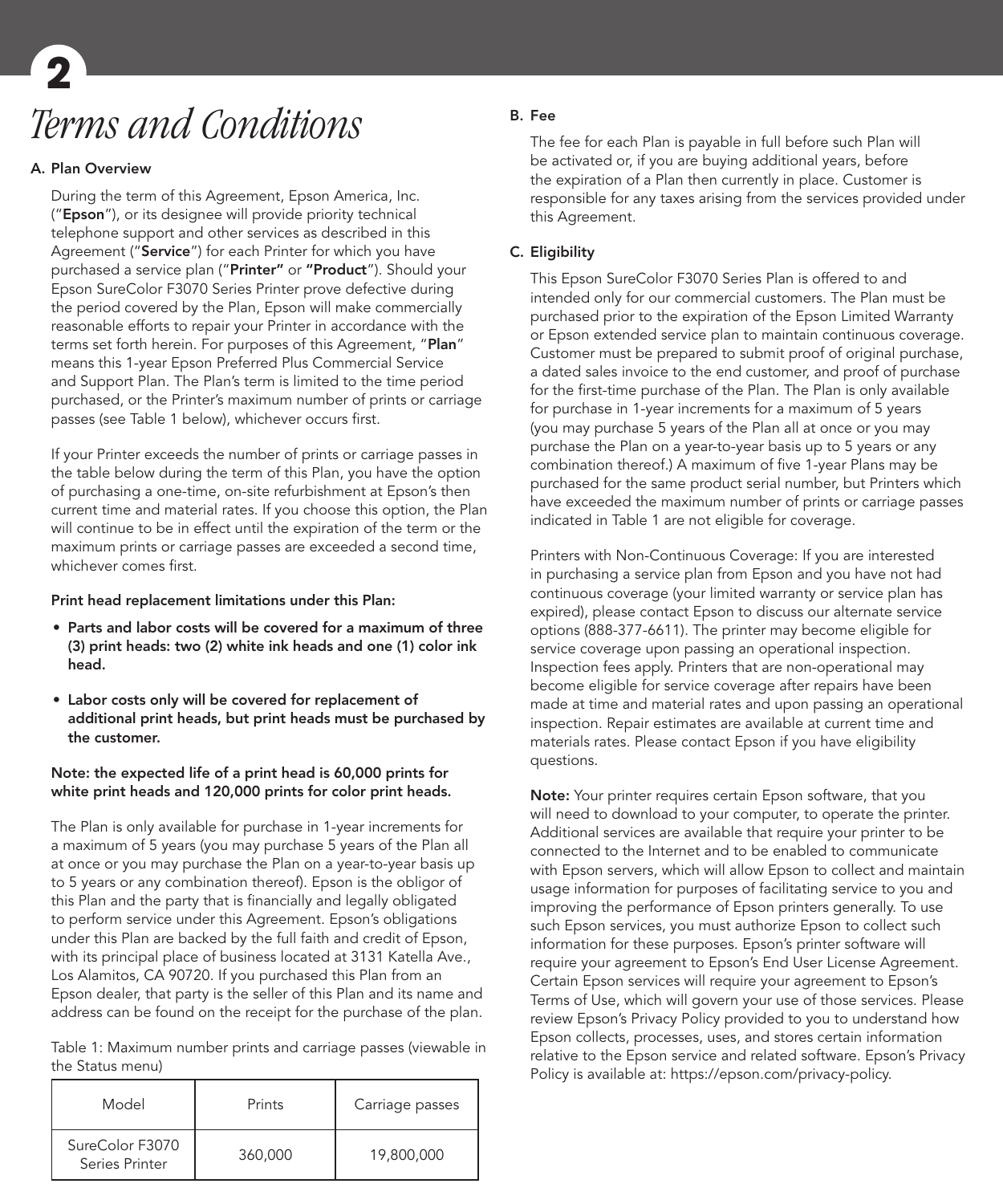# D. How To Obtain Service

Customer may obtain Service by following these procedures:

- 1. Once the Plan is activated, please call 888-377-6611 between the hours of 6:00 am and 6:00 pm, Pacific Time, Monday through Friday. Support hours are subject to change without notice.
- 2. To obtain service, customer will be asked to provide Epson with the model and serial number of the Product, the address where the defective Product is located, and a description of the problem. An Epson service technician will provide telephone diagnostic support to determine whether the Product requires hardware repair. If repair is required, Service will be provided during the term of the Plan according to these terms and conditions.

### E. Services Limited

Service described in this Agreement is separate from the limited warranty provided with the Product at the time of sale. This Agreement does not modify the terms and conditions of that limited warranty.

- 1. What Is Covered: This Plan covers the Epson SureColor F3070 Series Printer against defects in workmanship and materials, during the Plan coverage period. Each Plan, if used in the United States, Canada, or Puerto Rico, provides coverage for either (i) one year of coverage from the Plan Effective Date, or (ii) until your Product has reached the maximum number of prints, or (iii) until your Product has reached the maximum number of carriage passes, whichever occurs first. Additionally, parts and labor costs are covered for a maximum of three (3) print heads: two (2) white ink heads and one (1) color ink head. Thereafter, only labor costs for print head replacement will be covered. The customer is responsible for purchasing any additional replacement print heads. A Plan is not transferable. No other coverage is included.
- 2. What Epson Will Do To Correct Problems: Should your Epson SureColor F3070 Series Printer prove defective during the Plan and before your Printer has reached the maximum number of prints or carriage passes (whichever occurs first), an Epson service technician will work with you to resolve the problem, and if your Printer needs repair, diagnose the issue and determine what parts may be required. If service is required, the on-site service program will be utilized at Epson's discretion. The technician will provide additional instructions about the program at the time this service is being set up.
- 3. Unrepairable Product: In the event that Epson, after a commercially reasonable effort, is unable to repair your Printer, Epson may, at its discretion, offer a prorated refund of the service plan amount you paid, or that same prorated

service plan purchase amount may be used toward the purchase of a new product or a service plan for a new product.

- 4. On-Site Response: If Epson determines a warranted hardware defect requires repair and you are within Epson's on-site service territory, an Epson Authorized Servicer will be contacted to make the repair at your facility. Epson will usually dispatch repair parts and a technician to your location for the next business day if a determination that repair is required occurs prior to 1:00 pm Pacific Time. If that determination is made after 1:00 pm Pacific Time, dispatch will usually be for the second business day. An adult must be available to accept the parts delivery and be present at all times while a technician is on-site. Epson's shipment of service parts does not imply that replacement is required. When service involves the exchange of parts, the items/parts replaced become the property of Epson. The new items assume the remaining warranty period of the original Product. The replacement parts may be new or remanufactured to Epson standards.
- 5. What this Plan Does Not Cover: This Plan also does not cover damage to the Epson product caused by parts or supplies not manufactured, distributed, or certified by Epson. This Plan does not cover normal wear and tear. Consumables, supplies, accessories, other expendable items—such as, rollers or pads and items identified as being replaceable by the user in the *User's Guide*—are also not covered under this Plan. Consumables are items that wear out under normal use and must be replaced by the end user as needed. Other items that are not covered are listed below. Customer agrees to be billed at Epson's standard rates if the excluded services are necessary to restore Product to working conditions and to pay such charges upon receipt of invoice. Services not covered by or excluded from this Plan include:
	- a. Any damage caused by misuse, abuse, improper installation, neglect, failure to maintain, improper packing or shipping, disasters such as fire, flood, lightning, improper electrical currents, software problems, or interaction with non-Epson products.
	- **b.** Any damage caused by use of non-Epson inks, ink cartridges, or ink delivery systems in the Printer.
	- c. Any damage caused by using non-Epson media or garments (unless the media or garments were expressly recommended by Epson).
	- d. Any damage, maintenance, or service arising from excessive or continuous use.
	- e. Any damage caused by, or any service for, third-party software, applications, parts, components, or peripheral devices added to the product after its shipment from Epson, e.g., dealer- or user-added boards, components, or cables.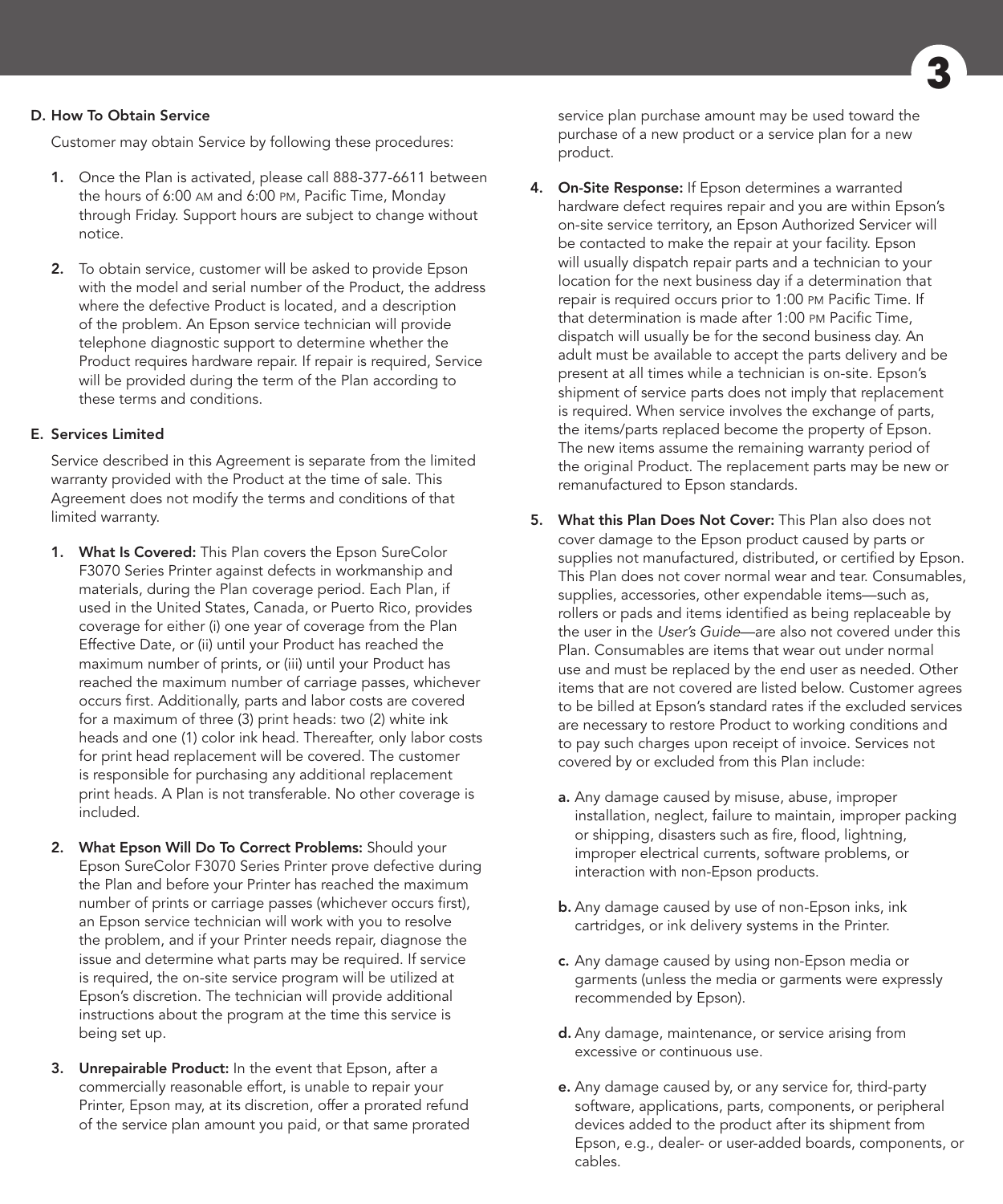

- f. Any damage caused by installing the Printer next to a heat source or directly in the path of an air vent or air conditioner.
- g. Service when the Printer is used outside the U.S., Canada, or Puerto Rico.
- h. Service when the Printer label, logo, rating label, or serial number has been removed.
- i. Any damage from service performed by other than an Epson Authorized Servicer.
- j. Any service or replacement of consumable items or maintenance consumables such as ink cartridges, ink supply units, ink packs, pick-up rollers, ADF rollers, etc.
- k. Any cosmetic damage or wear to product casings or covers.
- l. Any color change or fading of printed media, garments, or reimbursement of materials or services required for reprinting.
- m.Any product or parts purchased as used, refurbished, or reconditioned.
- n. Any damage caused by using improper packaging materials or improper packaging and shipping when returning a product for repair or replacement. You will be invoiced for such shipping damages to product.

### 6. Product Specific Exclusions:

- a. During the term of this Plan, parts and labor costs are covered for a maximum of three (3) print heads: two (2) white ink heads and one (1) color ink head. Thereafter, only labor costs for print head replacement will be covered. The customer is responsible for purchasing any additional replacement print heads.
- b. Any damage caused by improper use, neglect, or improper performance of user-level maintenance as documented in the *User's Guide*. See the maintenance section of your *User's Guide* for in-depth maintenance instructions.
- c. Service required to return the Printer to operation if it has been turned off for an extended period and pre-storage maintenance was not performed (see your *User's Guide* for details).

Note: If a claimed defect cannot be identified or reproduced in service, you will be held responsible for costs incurred.

### F. Term, Renewal, and Cancellation

The term of the Plan shall begin, as applicable, either on the expiration date of the Epson Limited Warranty, the Epson service plan, or for non-continuous coverage, the purchase date of your Plan indicated on your receipt ("Plan Effective Date") and shall expire on the one-year anniversary of such Plan Effective Date. The total possible aggregate number of years that you may purchase the Plan is five (5) years (i.e. five one-year Plans).

- 1. You may not assign or transfer this Agreement without the prior and express written consent of Epson. Please contact Epson (customer.inquires@ea.epson.com or call 888-377-6611) to request consent. Any other purported transfer or assignment shall be void.
- 2. You may cancel this Plan by informing Epson of your cancellation at any time. The right to cancel only applies to the original purchaser of this Plan and may not be transferred or assigned.
- 3. You may cancel this Plan by informing Epson of your cancellation request within sixty (60) days of the purchase of the Plan and you will receive a one hundred percent (100%) refund of the full purchase price of your Plan, minus any costs for claims that have been paid. If your cancellation request is made more than sixty (60) days from the date of purchase or if a claim has been paid, you will receive a pro-rata refund of the purchase price of your Plan, less any paid claims. Epson may also cancel this Plan. In that case, Epson shall provide you with a written notice at least fifteen (15) days prior to such cancellation at your last known address, with the effective date for the cancellation and the reason for cancellation. Prior notice is not required if the reason for cancellation is non-payment of the purchase price of the Plan, a material misrepresentation, or substantial breach of duties by you relating to the covered property or its use. If Epson cancels the Plan, you will receive a pro-rata refund of what you paid for the Plan (for example, for a cancellation occurring halfway into the Plan's term, you will be refunded one-half the amount you paid). If you cancel the Plan as permitted by this Plan Agreement and applicable law, and Epson fails to refund the applicable amount to you within thirty (30) days, then Epson is also required to pay you a penalty of ten percent (10%) per month for the unpaid amount due and owed to you. The right to cancel and receive a refund and this penalty payment only applies to the original purchaser of this Plan and may not be transferred or assigned.

### G. DISPUTES, BINDING INDIVIDUAL ARBITRATION, AND WAIVER OF CLASS ACTIONS AND CLASS ARBITRATIONS

1. Disputes. The terms of this Section G shall apply to all Disputes between you and Epson. The term "Dispute" is meant to have the broadest meaning permissible under law or in equity and includes any dispute, claim, controversy or action between you and Epson arising out of or relating to this Agreement (including its formation, performance, or breach), the Software, Epson Hardware, the parties' relationship with each other, and/or any other transaction involving you and Epson, whether in contract, or with respect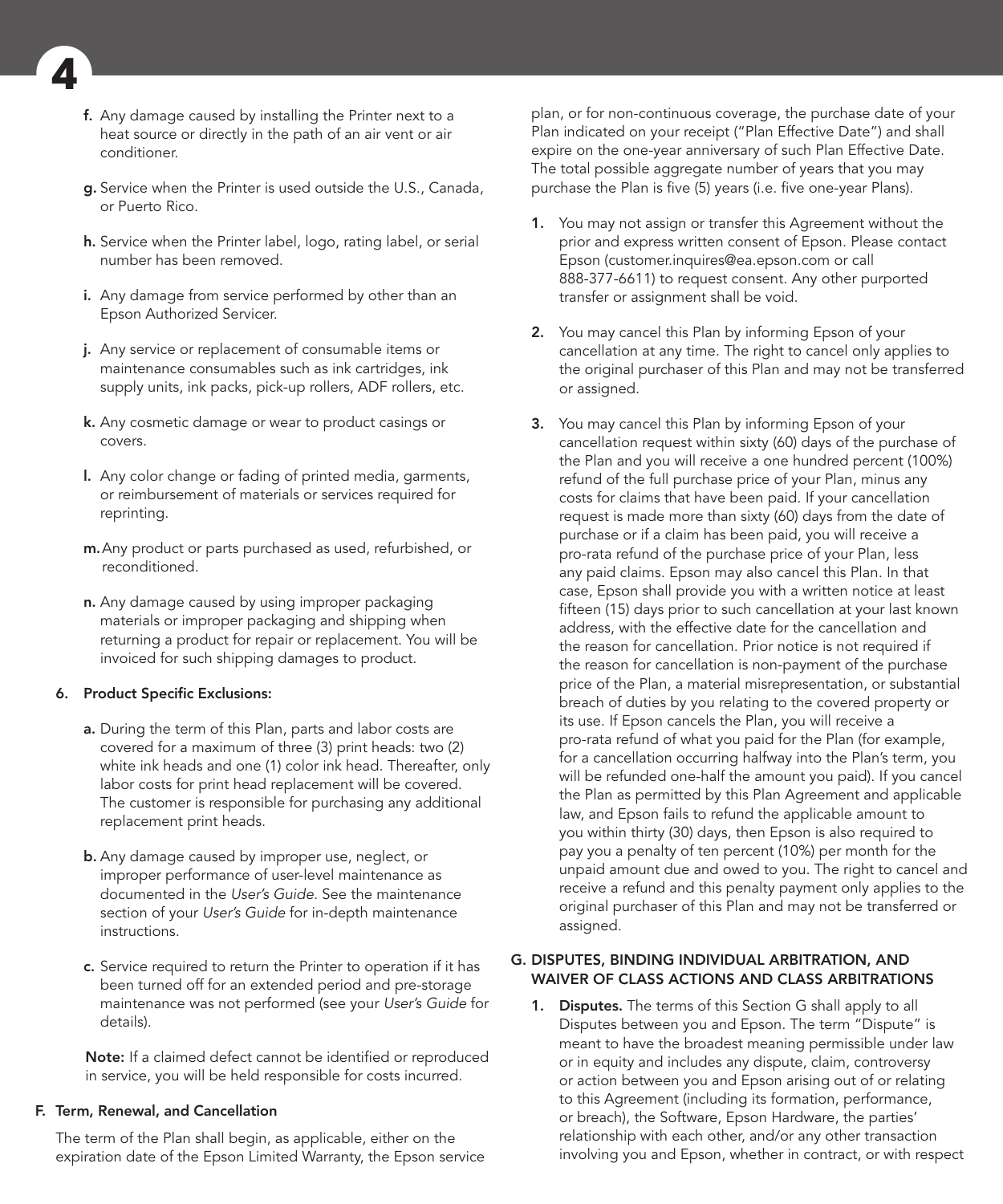to warranty, misrepresentation, fraud, tort, intentional tort, statute, regulation, ordinance, or any other legal or equitable basis. However, a "Dispute" does not include a claim or cause of action for (a) trademark infringement or dilution, (b) patent infringement, (c) copyright infringement or misuse, or (d) trade secret misappropriation (an "IP Claim"). You and Epson also agree, notwithstanding Section G, that a court, not an arbitrator, may decide if a claim or cause of action is for an IP Claim.

- 2. Initial Dispute Resolution. Before submitting a claim for arbitration in accordance with this Section G, you and Epson agree to try, for sixty (60) days, to resolve any Dispute informally. If Epson and you do not reach an agreement to resolve the Dispute within the sixty (60) days, you or Epson may commence an arbitration in accordance with Section G(6). Notice to Epson must be addressed to: Epson America, Inc., ATTN: Legal Department, 3131 Katella Ave., Los Alamitos, CA 90720. Any notice of the Dispute shall include the sender's name, address and contact information, the facts giving rise to the Dispute, and the relief requested. Any notice sent to you will be sent to the most recent address Epson has in its records for you. For this reason, it is important to notify us if your address changes by emailing us at EAILegal@ea.epson.com or writing us at the address above. You and Epson agree to act in good faith to resolve the Dispute before commencing arbitration in accordance with this Section G(2).
- 3. Binding Arbitration. If we do not reach an agreed upon solution within a period of sixty (60) days from the time informal dispute resolution is pursued pursuant to Section G(2) above, then either party may initiate binding arbitration. You and Epson agree that all Disputes shall be resolved by binding arbitration according to this Agreement. ARBITRATION MEANS THAT YOU WAIVE YOUR RIGHT TO A JUDGE OR JURY IN A COURT PROCEEDING AND YOUR RIGHT TO DISCOVERY AND GROUNDS FOR APPEAL ARE MORE LIMITED THAN IN COURT. Pursuant to this Agreement, binding arbitration shall be administered by JAMS, a nationally recognized arbitration provider, pursuant to the JAMS Streamlined Arbitration Rules and Procedures or its applicable code of procedures then in effect for consumer related disputes, but excluding any rules that permit class arbitration (for more detail on procedure, see Section G(6) below). You and Epson understand and agree that (a) the Federal Arbitration Act (9 U.S.C. §§ 1 *et seq.*) governs the interpretation and enforcement of this Section G, (b) this Agreement memorializes a transaction in interstate commerce, and (c) this Section G shall survive termination of this Agreement.
- 4. Exception-Small Claims Court. Notwithstanding the parties' agreement to resolve disputes through arbitration, you or we may bring an individual action in the small claims court of your state or municipality if the action is within that court's jurisdiction and is pending only in that court.
- 5. WAIVER OF CLASS ACTION AND CLASS ARBITRATION. YOU AND EPSON AGREE THAT EACH PARTY MAY BRING DISPUTES AGAINST THE OTHER PARTY ONLY IN AN INDIVIDUAL CAPACITY, AND NOT AS A CLASS ACTION OR CLASS ARBITRATION. If any court or arbitrator determines that the class action waiver set forth in this paragraph is void or unenforceable for any reason or that an arbitration can proceed on a class basis, then the arbitration provision set forth herein shall be deemed null and void in its entirety and the parties shall be deemed to have not agreed to arbitrate disputes.
- **6.** Arbitration Procedure. If you or Epson commences arbitration, the arbitration shall be governed by the JAMS Streamlined Arbitration Rules and Procedures or the applicable rules of JAMS that are in effect when the arbitration is filed, excluding any rules that permit arbitration on a class-wide basis (the "JAMS Rules"), available at http://www.jamsadr.com or by calling 1-800-352-5267, and under the rules set forth in this Agreement. All Disputes shall be resolved by a single neutral arbitrator, which shall be selected in accordance with the JAMS Streamlined Arbitration Rules and Procedures, and both parties shall have a reasonable opportunity to participate in the selection of the arbitrator. The arbitrator is bound by the terms of this Agreement. The arbitrator, and not any federal, state, or local court or agency, shall have exclusive authority to resolve all disputes arising out of or relating to the interpretation, applicability, enforceability, or formation of this Agreement, including any claim that all or any part of this Agreement is void or voidable. Notwithstanding this broad delegation of authority to the arbitrator, a court may determine the limited question of whether a claim or cause of action is for an IP Claim, which is excluded from the definition of "Disputes" in Section G(1) above. The arbitrator shall be empowered to grant whatever relief would be available in a court under law or in equity. In some instances, the costs of arbitration can exceed the costs of litigation, and the right to discovery may be more limited in arbitration than in court. Each party will have the right to use legal counsel in connection with arbitration at its own expense. The arbitrator's award is binding and may be entered as a judgment in any court of competent jurisdiction. You may choose to engage in arbitration hearings by telephone or, if you and we both agree, to conduct it online, in lieu of appearing live. Arbitration hearings not conducted by telephone or online shall take place in a location reasonably accessible from your primary residence, or in Orange County, California, at your option.
	- a. Initiation of Arbitration Proceeding. If either you or Epson decides to arbitrate a Dispute, both parties agree to the following procedure:
		- i. Write a Demand for Arbitration. The demand must include a description of the Dispute and the amount of damages sought to be recovered. You can find a copy